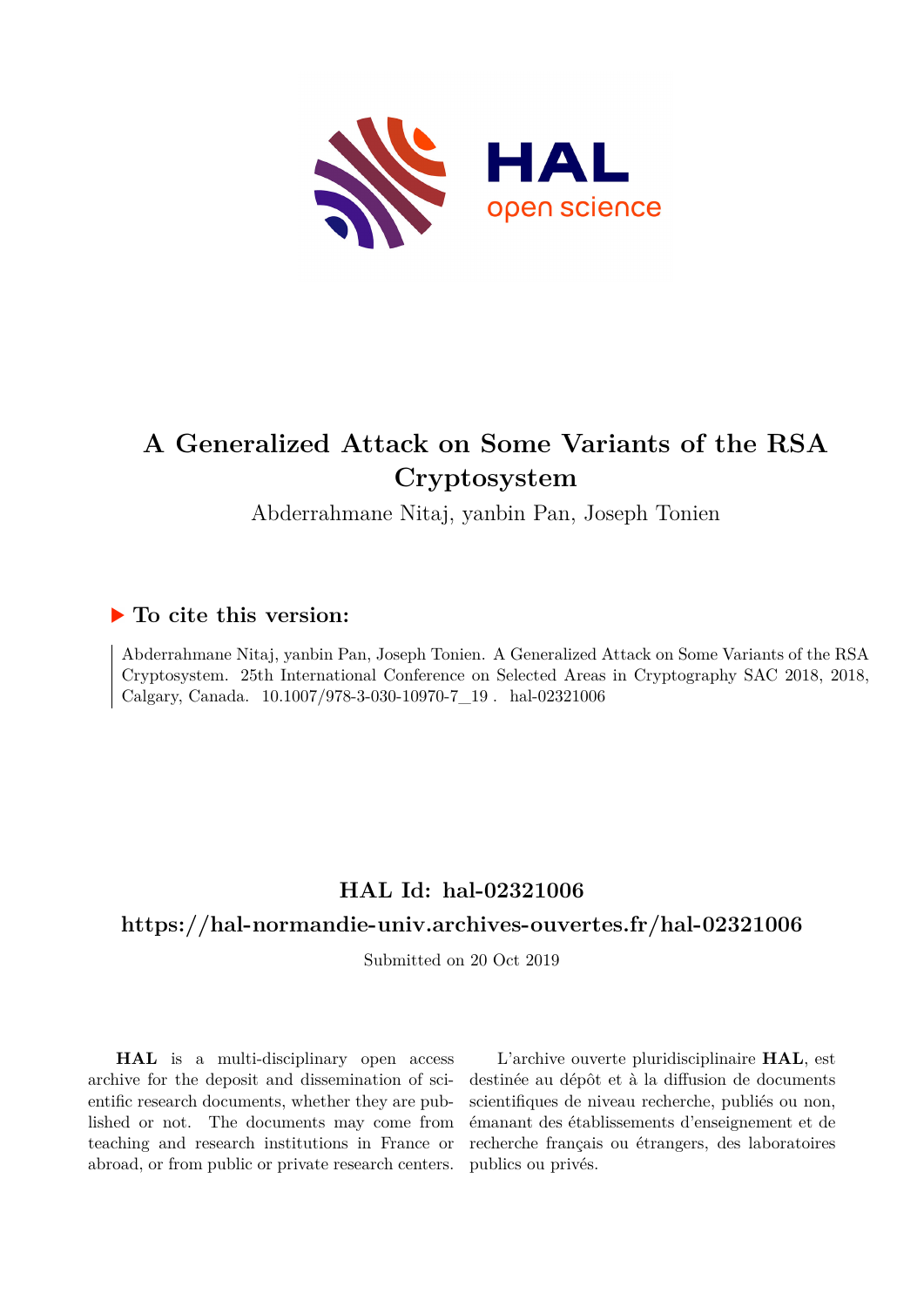# A Generalized Attack on Some Variants of the RSA Cryptosystem

Abderrahmane Nitaj<sup>1</sup>, Yanbin Pan<sup>2\*</sup>, and Joseph Tonien<sup>3</sup>

<sup>1</sup> Laboratoire de Mathématiques Nicolas Oresme Université de Caen Normandie, France abderrahmane.nitaj@unicaen.fr <sup>2</sup> Key Laboratory of Mathematics Mechanization, NCMIS, Academy of Mathematics and Systems Science, Chinese Academy of Sciences panyanbin@amss.ac.cn <sup>3</sup> School of Computing and Information Technology University of Wollongong, Australia joseph.tonien@uow.edu.au

Abstract. Let  $N = pq$  be an RSA modulus with unknown factorization. The RSA cryptosystem can be attacked by using the key equation  $ed-k(p-1)(q-1) = 1$ . Similarly, some variants of RSA, such as RSA combined with singular elliptic curves, LUC and RSA with Gaussian primes can be attacked by using the key equation  $ed-k(p^2-1)(q^2-1)=1$ . In this paper, we consider the more general equation  $eu - (p^2 - 1) (q^2 - 1) v =$  $w$  and present a new attack that finds the prime factors  $p$  and  $q$  in the case that  $u, v$  and  $w$  satisfy some specific conditions. The attack is based on Coppersmith's technique and improves the former attacks.

Keywords: RSA variants, Coppersmith's Technique, Lattice reduction

## 1 Introduction

In 1978, Rivest, Shamir and Adleman [19] invented the RSA cryptosystem. Nowadays, it is the most widely used public key cryptosystem and serves for encryption and signature. The security of RSA is based on the difficulty of factoring specific large integers, called RSA moduli. An RSA modulus is in the form  $N = pq$  where p and q are large prime numbers of the same size. The public exponent in RSA is an integer e satisfying  $gcd(e,(p-1)(q-1)) = 1$  while the private exponent is the integer d satisfying  $ed \equiv 1 \pmod{(p-1)(q-1)}$ . Since its invention, the RSA cryptosystem has been intensively studied for vulnerabilities. Many attacks on RSA exploit the RSA key equation  $ed - k(p-1)(q-1) = 1$ . A few attacks are based on the continued fraction algorithm such as Wiener's attack [22] and most of the attacks are based on lattice reduction techniques, introduced by Coppersmith [8] (see [3,2,10,15]). Combining both techniques,

<sup>?</sup> Yanbin Pan was supported by the NNSF of China (No. 61572490 and No. 11471314), and by the National Center for Mathematics and Interdisciplinary Sciences, CAS.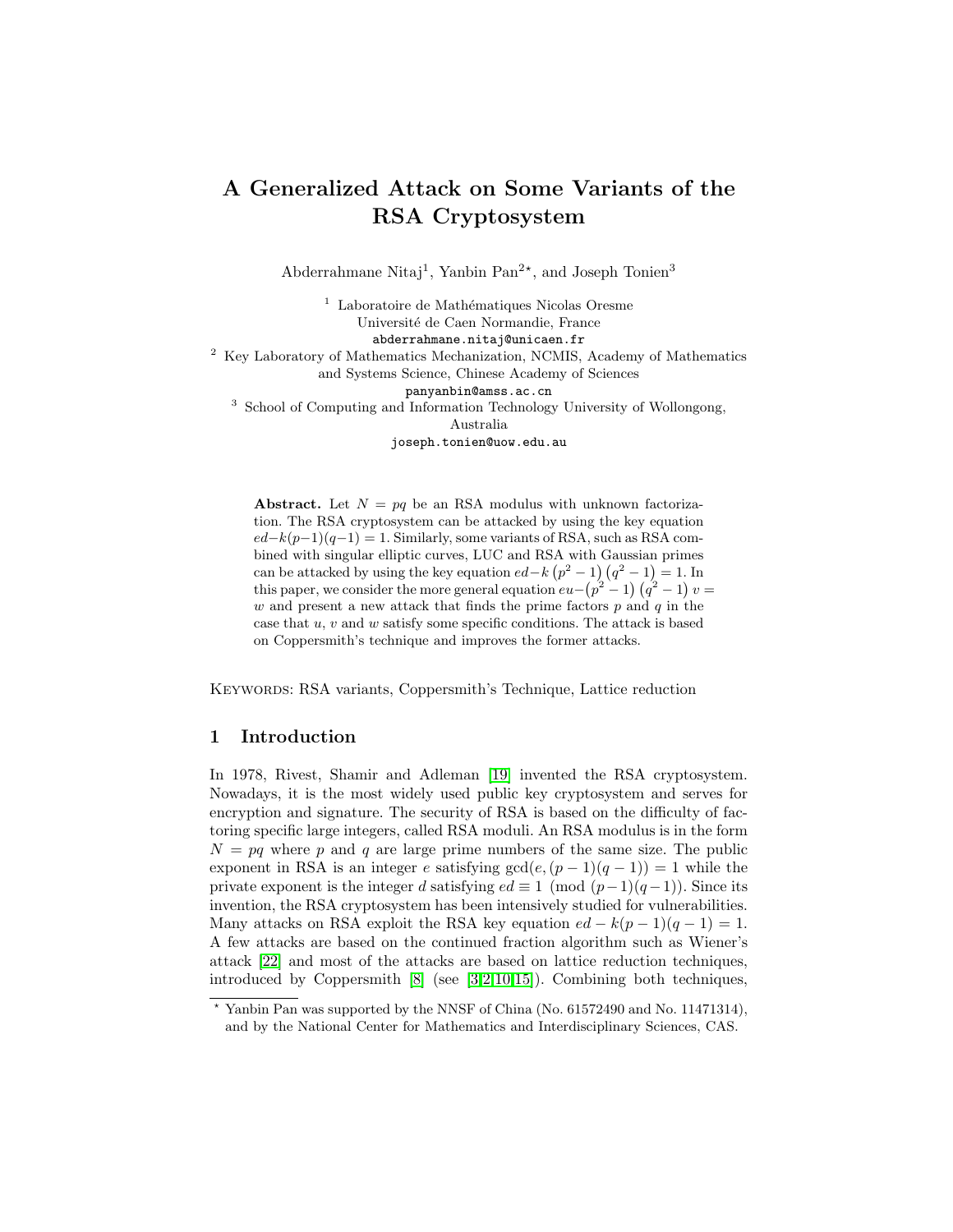Blömer and May [1] presented an attack using the generalized key equation  $ex + y = k(p-1)(q-1)$  for suitably small integers x, k and y.

Many variants of RSA have been proposed for improving the security or reducing the encryption or the decryption time (see [4,21,18]). The variants of RSA in  $[20,13,9,7]$  make use of a public exponent e and a private exponent d satisfying the equation

$$
ed - k (p2 - 1) (q2 - 1) = 1.
$$
 (1)

In [5], Bunder et al. proposed an attack on these variants by using the continued fraction algorithm approach. Setting  $e = N^{\beta}$ , they showed that one can solve the equation 1 and find the prime factors p and q if  $d = N^{\delta}$  and  $\delta < \frac{1}{2}(3 - \beta)$ . This was recently improved to  $\delta < 2 - \sqrt{\beta}$  by Peng et al. [17] and by Zheng et al. [23] by using lattice reduction techniques and Coppersmith's method.

In this paper we consider the generalized equation

$$
eu - (p^2 - 1) (q^2 - 1) v = w.
$$
 (2)

This equation can be transformed into the modular equation

$$
v(p+q)^2 - (N+1)^2 v - w \equiv 0 \pmod{e}.
$$
 (3)

We set  $e = N^{\beta}$ ,  $u = N^{\delta}$ ,  $w = N^{\gamma}$  and using lattice reduction techniques and Coppermith's method, we show that one can solve the equation (3) and find the prime factors  $p$  and  $q$  under the condition

$$
\delta < \frac{7}{3} - \gamma - \frac{2}{3}\sqrt{1 + 3\beta - 3\gamma} - \varepsilon,\tag{4}
$$

where  $\varepsilon$  is a small positive constant. Observe that the key equation (1) is a special case of the equation (3) where  $w = 1$  and  $\gamma = 0$ . In this special case, the condition (4) becomes

$$
\delta<\frac{7}{3}-\frac{2}{3}\sqrt{1+3\beta}-\varepsilon,
$$

which is slightly worst than the condition  $\delta < 2 - \sqrt{\beta}$  derived by the method of Peng et al. [17]. Apart this special case, our method supersedes the method of Peng et al. since their method works only for  $w = 1$  while our method works for any  $w = N^{\gamma}$  under the condition (4).

In [6], Bunder et al. studied the equation (2) using a combination of the continued fraction algorithm and Coppersmith's method. They showed that this equation can be solved whenever

$$
uv < 2N - 4\sqrt{2N^{\frac{3}{4}}}
$$
 and  $|w| < (p-q)N^{\frac{1}{4}}v$ .

The first condition implies the following one

$$
\delta<\frac{3-\beta}{2},
$$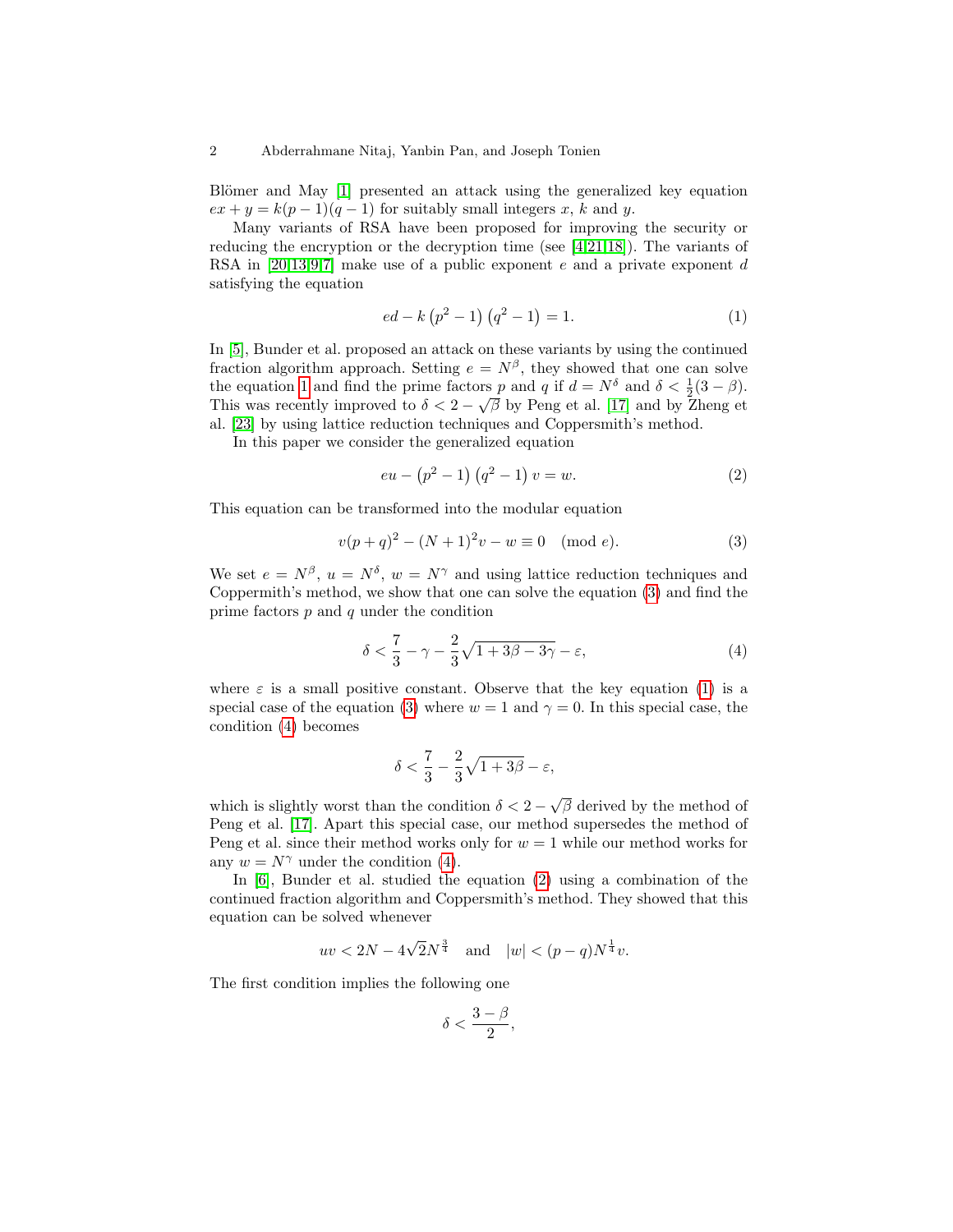which is worst than our condition with  $\gamma = 0$ . As a consequence, our new method can be seen as an extension of the method of Bunder et al. [6].

The rest of the paper is organized as follows. In Section 2, we briefly describe the RSA variants that use exponents satisfying  $ed \equiv 1 \pmod{(p^2-1)(q^2-1)}$ . We also recall some facts on Coppersmith's method and lattice basis reduction. In Section 3, we present our attack. In section 4, we present a comparison with existing attacks. We conclude the paper in Section 5.

# 2 Preliminaries

In this section, we briefly present some variants of the RSA cryptosystem that use the key equation  $ed \equiv 1 \pmod{p^2-1}(q^2-1)$ . We also present Coppersmith's method and lattice basis reduction.

#### 2.1 LUC cryptosystem

LUC cryptosystem, introduced by Smith and Lennon [20] in 1993 is based on Lucas functions. A related cryptosystem was propose by Castagnos [7] in 2007. Both cryptosystems use an RSA modulus  $N = pq$ , a public exponent e, and a private exponent satisfying a key equation  $ed - k (p^2 - 1) (q^2 - 1) = 1$  which can be generalized by the equation  $eu - (p^2 - 1) (q^2 - 1) v = w$ .

#### 2.2 RSA type schemes based on singular cubic curves

In 1995, Kuwakado, Koyama, and Tsuruoka [13] proposed a new cryptosystem based on the singular cubic with equation

$$
y^2 = x^3 + bx^2 \mod N.
$$

where  $N = pq$  is an RSA modulus. In this cryptosystem, the encryption and the decryption keys satisfy an equation of the form  $ed - k (p^2 - 1) (q^2 - 1) = 1$ . A generalization of this equation is  $eu - (p^2 - 1) (q^2 - 1) v = w$ .

#### 2.3 RSA with Gaussian primes

A variant of RSA was introduced in 2002 by Elkamchouchi, Elshenawy and Shaban [9]. It is an extension of the RSA cryptosystem to the domain of Guassian integers. Gaussian integers are complex number of the form  $z = a + bi$  where a and b are integers and  $i^2 = -1$ . The norm of a Gaussian integer is  $|a + bi| =$  $a^2 + b^2$ . In the RSA variant with Gaussian integers, the modulus is  $N = PQ$ , a product of two Gaussian integer primes  $P$  and  $Q$  and the public and private exponents satisfy  $ed - k (|P|^2 - 1) (|Q|^2 - 1) = 1$ . If  $P = p$  and  $Q = q$  are integer primes, then  $ed - k (p^2 - 1) (q^2 - 1) = 1$ . This can be generalized as  $eu - (p^2 - 1) (q^2 - 1) v = w.$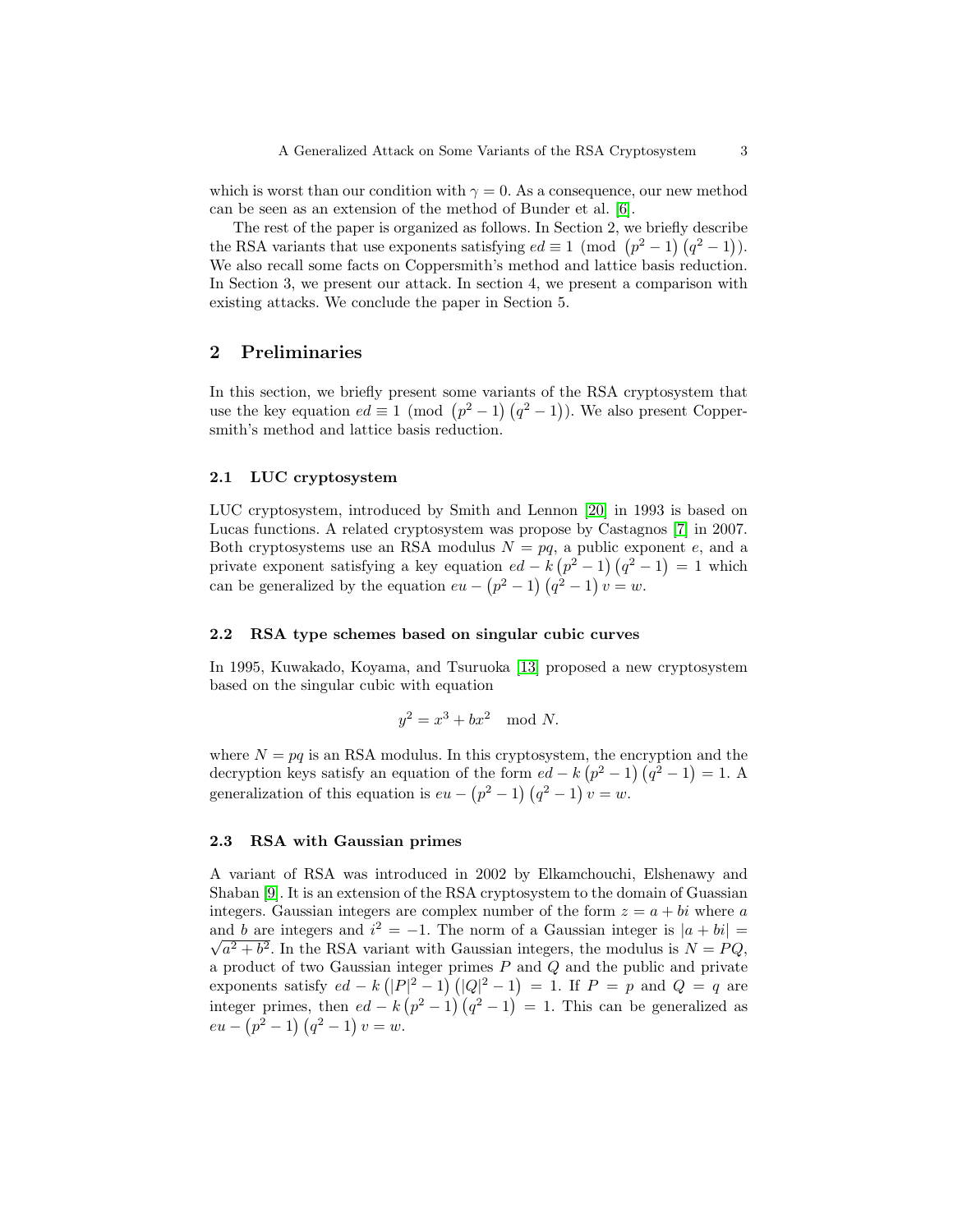#### 2.4 Coppersmith's method

In 1996, Coppersmith [8] proposed two methods related to finding small modular roots of univariate polynomials and small integer roots of bivariate polynomials. Since then, many techniques have been proposed for more variables (see [16]). Let

$$
h(x, y, z) = \sum_{i,j,k} a_{i,j,k} x^i y^j z^k \in \mathbb{Z}[x, y, z],
$$

be a polynomial with  $\omega$  monomials. Its Euclidean norm is

$$
||h(x, y, z)|| = \sqrt{\sum_{i,j,k} a_{i,j,k}^2}.
$$

The following result was proposed by Howgrave-Graham [11] to find the small modular roots of a polynomial.

**Theorem 1.** Let e be a positive integer and  $h(x, y, z) \in \mathbb{Z}[x, y, z]$  be a polynomial with at most  $\omega$  monomials. Suppose that

$$
||h(xX, yY, zZ)|| < \frac{e^m}{\sqrt{\omega}} \quad and \quad h(x_0, y_0, z_0) \equiv 0 \pmod{e^m},
$$

where  $|x_0| < X$ ,  $|y_0| < Y$ ,  $|z_0| < Z$ . Then  $h(x_0, y_0, z_0) = 0$  holds over the integers.

Coppersmith's method enables to find several polynomials that can be used in Howgrave-Graham's Theorem 1. This is possible by applying a lattice reduction technique such as the LLL algorithm [14] to a lattice with a given basis. In general, the LLL algorithm produces a reduced basis with relatively small norms such as in the following result (see [15]).

**Theorem 2 (LLL).** Let  $\mathcal{L}$  be a lattice spanned by a basis  $(u_1, \ldots, u_\omega)$ . Then the LLL algorithm outputs a new basis  $(b_1, \ldots, b_\omega)$  satisfying

$$
||b_1|| \leq \ldots \leq ||b_i|| \leq 2^{\frac{\omega(\omega-1)}{4(\omega+1-i)}} \det(\mathcal{L})^{\frac{1}{\omega+1-i}}, \quad i=1,\ldots,\omega-1,
$$

where  $\det(\mathcal{L})$  is the determinant of the lattice.

We assume that if  $h_1, h_2, h_3 \in \mathbb{Z}[x, y, z]$  are three polynomials produced by Coppersmith's method, then the ideal generated by the polynomial equations  $h_1(x, y, z) = 0, h_2(x, y, z) = 0, h_3(x, y, z) = 0$  has dimension zero. Then, a system of polynomials sharing the root can be solved by using Gröbner basis computation or resultant techniques.

### 3 The attack

**Theorem 3.** Let  $N = pq$  be an RSA modulus and  $e = N^{\beta}$  be a public exponent. Suppose that e satisfies the equation  $eu - (p^2 - 1) (q^2 - 1) v = w$  with  $u < N^{\delta}$ and  $|w| < N^{\gamma}$ . If

$$
\delta < \frac{7}{3} - \gamma - \frac{2}{3}\sqrt{1 + 3\beta - 3\gamma} - \varepsilon,
$$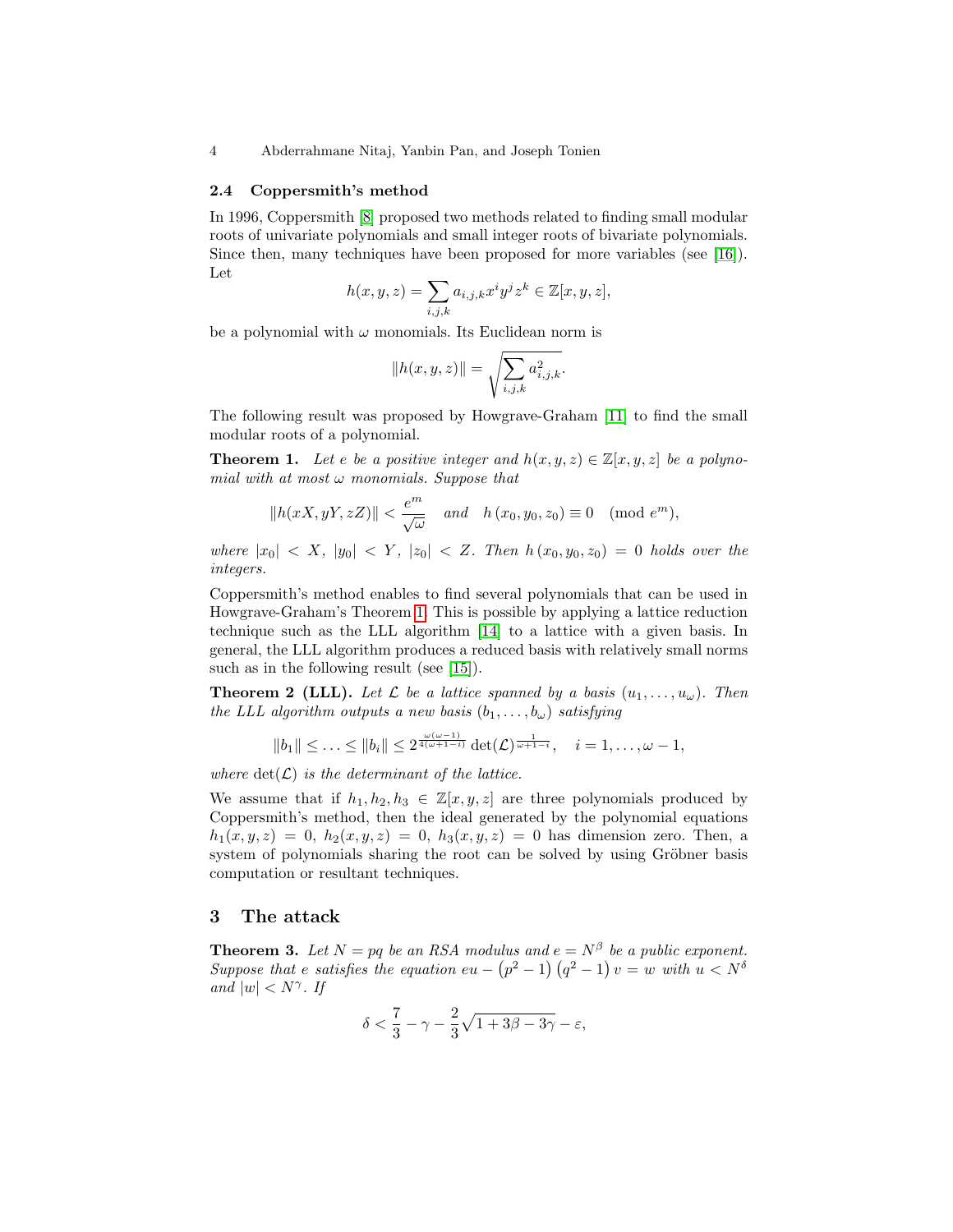then one can factor  $N$  in polynomial time.

*Proof.* Let  $N = pq$  be an RSA modulus. Let e be a public exponent satisfying  $eu - (p^2 - 1) (q^2 - 1) v = w$  with  $|w| < eu$ . Suppose that  $e = N^{\beta}, u < N^{\delta}$  and  $|w| < N^{\gamma}$ . Then

$$
v = \frac{eu - w}{(p^2 - 1)(q^2 - 1)} < \frac{eu + |w|}{(p^2 - 1)(q^2 - 1)} < 2N^{\beta + \delta - 2},
$$

where we used  $(p^2-1)(q^2-1) \approx N^2$ . It follows that the solution  $(u, v, w)$  of the equation  $eu - (p^2 - 1) (q^2 - 1) v = w$  satisfies  $u \lt N^{\delta}$ ,  $v \lt 2N^{\beta + \delta - 2}$  and  $|w| < N^{\gamma}$ . We set

$$
X = 2N^{\beta + \delta - 2}, Y = 3N^{\frac{1}{2}}, Z = N^{\gamma}.
$$
 (5)

This means that the solution  $(u, v, w)$  satisfies  $u < N^{\delta}$ ,  $v < X$  and  $|w| < Z$ . Moreover, since p and q are of the same size, then we have  $p + q < 3N^{\frac{1}{2}} = Y$ .

Transforming the equation  $eu - (p^2 - 1) (q^2 - 1) v = w$ , we get a modular one, namely  $-v((N+1)^2-(p+q)^2)-w\equiv 0 \pmod{e}$ . This can be rewritten as

$$
v(p+q)^2 - (N+1)^2 v - w \equiv 0 \pmod{e}.
$$

Consider the polynomial

$$
f(x, y, z) = xy^2 + a_1 x + z,
$$

where  $a_1 = -(N + 1)^2$ . Then  $(x, y, z) = (v, p + q, -w)$  is a solution of the polynomial modular equation  $f(x, y, z) \equiv 0 \pmod{e}$ . To find the small solutions of the equation  $f(x, y, z) \equiv 0 \pmod{e}$ , we apply Coppersmith's method combined with the extended strategy of Jochemsz and May [12] for finding small modular roots.

Let m and t be positive integers to be specified later. For  $0 \leq k \leq m$ , define the set

$$
M_k = \bigcup_{0 \le j \le t} \{x^{i_1} y^{2i_2 + j} z^{i_3} \mid x^{i_1} y^{2i_2} z^{i_3} \text{ is a monomial of } f^m(x, y, z)
$$
  
and 
$$
\frac{x^{i_1} y^{2i_2} z^{i_3}}{(xy^2)^k} \text{ is a monomial of } f^{m-k} \}.
$$

A straightforward calculation shows that  $f^m(x, y, z)$  is

$$
f^{m}(x, y, z) = \sum_{i_{1}=0}^{m} \sum_{i_{2}=0}^{i_{1}} {m \choose i_{1}} {i_{1} \choose i_{2}} a_{1}^{i_{1} - i_{2}} x^{i_{1}} y^{2 i_{2}} z^{m-i_{1}}.
$$

Hence,  $x^{i_1}y^{2i_2}z^{i_3}$  is a monomial of  $f^m(x, y, z)$  if

$$
i_1 = 0, ..., m, \quad i_2 = 0, ..., i_1, \quad i_3 = m - i_1.
$$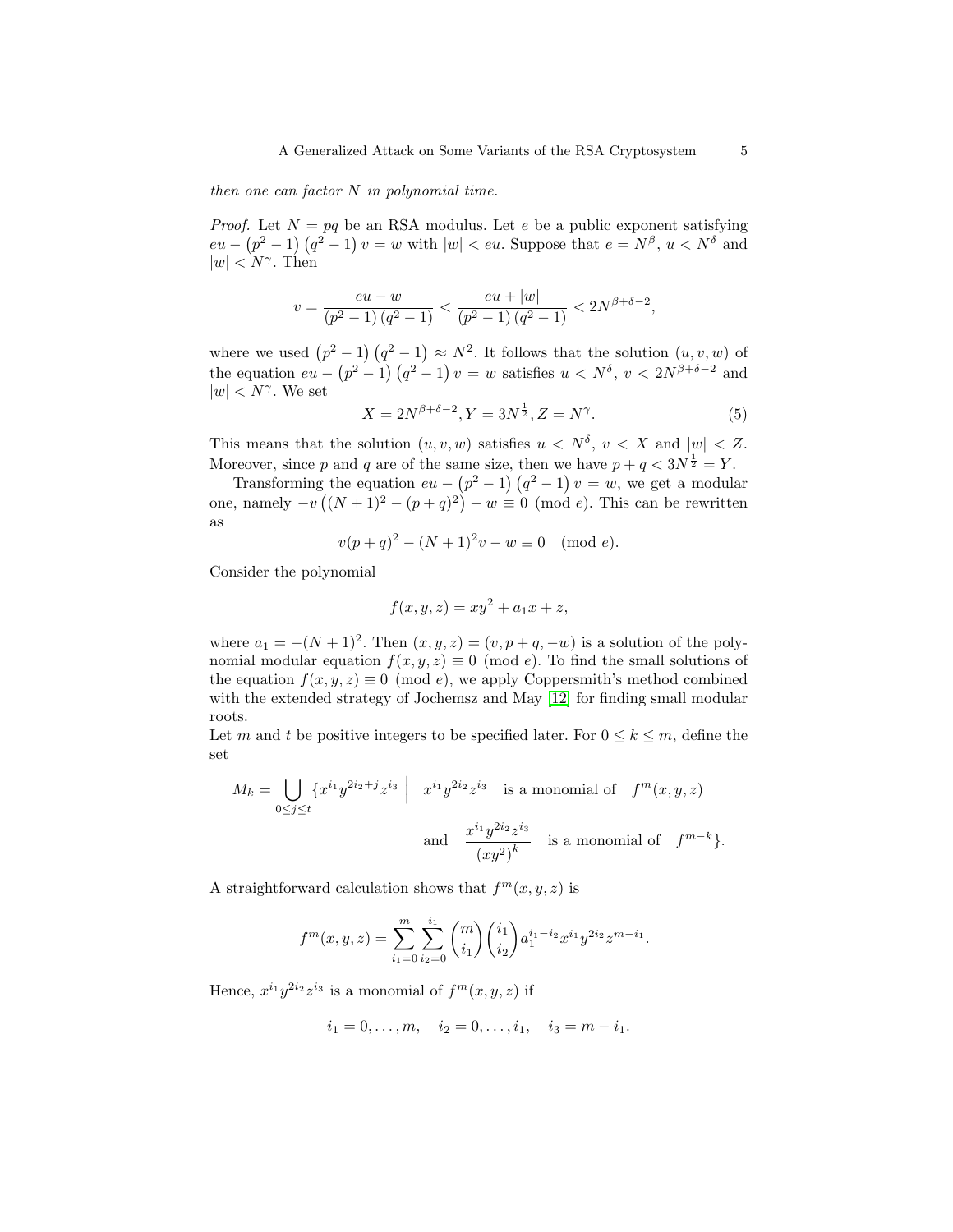Similarly,  $x^{i_1}y^{2i_2}z^{i_3}$  is a monomial of  $f^{m-k}(x, y, z)$  if

$$
i_1 = 0, ..., m - k
$$
,  $i_2 = 0, ..., i_1$ ,  $i_3 = m - k - i_1$ .

From this, we deduce that for  $0 \leq k \leq m$ , if  $x^{i_1}y^{2i_2}z^{i_3}$  is a monomial of  $f^{m}(x, y, z)$ , then  $\frac{x^{i_1}y^{2i_2}z^{i_3}}{(x,z)^k}$  $\frac{f_1y^{2i_2}z^{i_3}}{(xy^2)^k}$  is a monomial of  $f^{m-k}(x, y, z)$  if

$$
i_1 = k, ..., m, \quad i_2 = k, ..., i_1, \quad i_3 = m - i_1.
$$

This leads to a characterization of the set  $M_k$ . For  $0 \leq k \leq m$ , we obtain

$$
x^{i_1}y^{i_2}z^{i_3} \in M_k \text{ if } i_1 = k, \dots, m, \ i_2 = 2k, \dots, 2i_1 + t, \ i_3 = m - i_1.
$$

Replacing k by  $k + 1$ , we get

$$
x^{i_1}y^{i_2}z^{i_3} \in M_{k+1}
$$
 if  
\n
$$
i_1 = k+1, \dots, m, \ i_2 = 2k+2, \dots, 2i_1 + t, \ i_3 = m - i_1.
$$

For  $0 \leq k \leq m$ , define the polynomials

$$
g_{k,i_1,i_2,i_3}(x,y,z) = \frac{x^{i_1}y^{i_2}z^{i_3}}{(xy^2)^k} f(x,y,y)^k e^{m-k} \text{ with } x^{i_1}y^{i_2}z^{i_3} \in M_k \backslash M_{k+1}.
$$

Since for  $t \geq 1$ , we have

$$
x^{i_1}y^{i_2}z^{i_3} \in M_k \backslash M_{k+1}
$$
  
if  $i_1 = k, ..., m, i_2 = 2k, 2k + 1, i_3 = m - i_1$ ,  
or  $i_1 = k, i_2 = 2k + 2, ..., 2i_1 + t, i_3 = m - i_1$ ,

then the polynomials  $g_{k,i_1,i_2,i_3}(x,y,z)$  reduce to the polynomials  $G_{k,i_1,i_2,i_3}(x,y,z)$ and  $H_{k,i_1,i_2,i_3}(x, y, z)$  where

$$
G_{k,i_1,i_2,i_3}(x,y,z) = x^{i_1-k} y^{i_2-2k} z^{i_3} f(x,y,z)^k e^{m-k},
$$
  
for  $k = 0,...m, i_1 = k,..., m, i_2 = 2k, 2k + 1, i_3 = m - i_1,$   

$$
H_{k,i_1,i_2,i_3}(x,y,z) = y^{i_2-2k} z^{i_3} f(x,y,z)^k e^{m-k},
$$
  
for  $k = 0,...m, i_1 = k, i_2 = 2k + 2,..., 2i_1 + t, i_3 = m - i_1.$ 

Observe that for the target solution  $(x, y, z) = (v, p + q, -w)$ , the former polynomials satisfy

$$
G_{k,i_1,i_2,i_3}(x,y,z) \equiv H_{k,i_1,i_2,i_3}(x,y,z) \equiv 0 \pmod{e^m}.
$$

Let  $\mathcal L$  denote the lattice spanned by the coefficient vectors of the polynomials  $G_{k,i_1,i_2,i_3}(xX, yY, zZ)$  and  $H_{k,i_1,i_2,i_3}(xX, yY, zZ)$  where X, Y and Z are positive integers to be defined later. The ordering of rows is such that any polynomial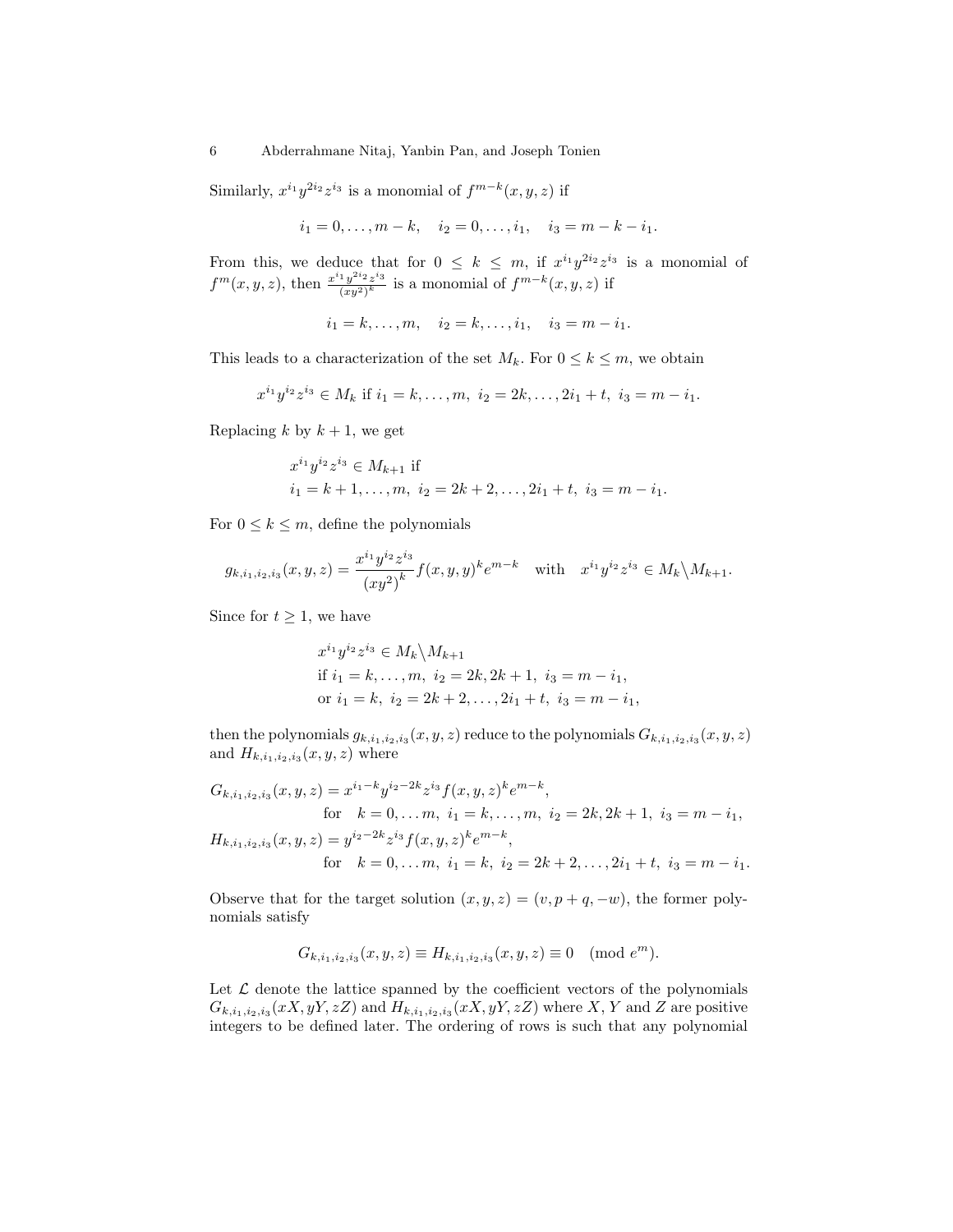$G_{k,i_1,i_2,i_3}(xX,yY,zZ)$  is prior to any polynomial  $H_{k,i_1,i_2,i_3}(xX,yY,zZ)$ . Inside each type of polynomial, the ordering of the tuples  $(k, i_1, i_2, i_3)$  follows rule

$$
(k, i_1, i_2, i_3) \prec (k', i'_1, i'_2, i'_3) \text{ if } \begin{cases} k < k', \\ k = k', i_1 < i'_1 \\ k = k', i_1 = i'_1, i_2 < i'_2, \\ k = k', i_1 = i'_1, i_2 = i'_2, i_3 < i'_3. \end{cases}
$$

Similarly, the monomials  $x^{i_1}y^{i_1}z^{i_1}$  in the columns are ordered following the rule

$$
x^{i_1}y^{i_1}z^{i_1} \prec x^{i'_1}y^{i'_2}z^{i'_3} \text{ if } \begin{cases} i_1 < i'_1 \\ i_1 = i'_1, i_2 < i'_2, \\ i_1 = i'_1, i_2 = i'_2, i_3 < i'_3. \end{cases}
$$

This leads to a left triangular matrix. As an example, for  $m = 2$  and  $t = 3$ , the matrix is presented in the following triangular table where the non-zero terms are denoted ∗.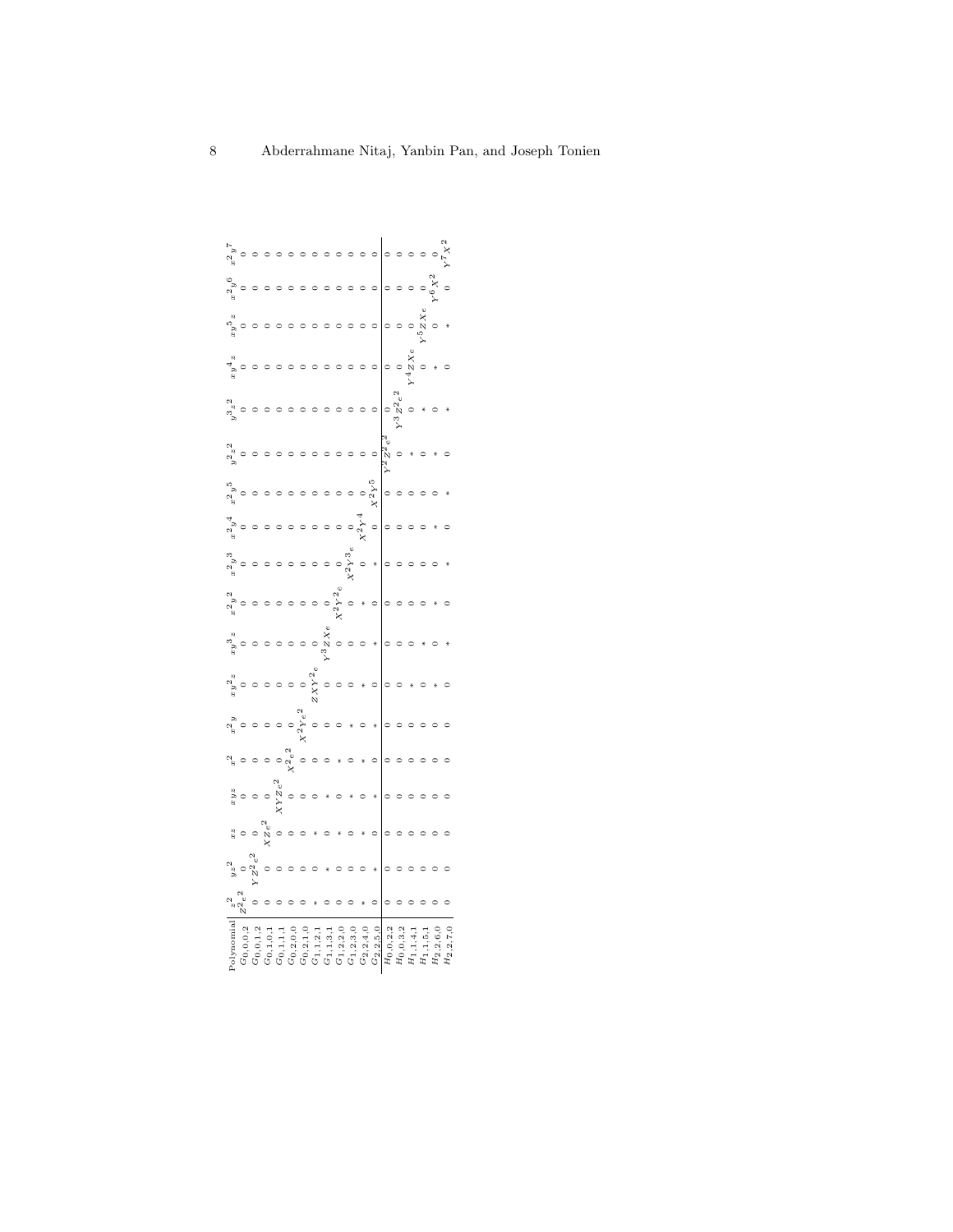Since the matrix is triangular, then only the diagonal terms contribute to the determinant. On the other hand, only  $e$ ,  $X, Y$  and  $Z$  contribute to the determinant and we get the form

$$
\det(\mathcal{L}) = e^{n_e} X^{n_X} Y^{n_Y} Z^{n_Z}.
$$
\n(6)

Using the construction of the polynomials  $G_{k,i_1,i_2,i_3}(x,y,z)$  and  $H_{k,i_1,i_2,i_3}(x,y,z)$ , the exponents  $n_e$ ,  $n_X$ ,  $n_Y$ ,  $n_Z$ , and the dimension  $\omega$  of the lattice are as follows

$$
n_{e} = \sum_{k=0}^{m} \sum_{i_{1}=k}^{m} \sum_{i_{2}=2k}^{2k+1} \sum_{i_{3}=m-i_{1}}^{m-i_{1}} (m-k) + \sum_{k=0}^{m} \sum_{i_{1}=k}^{k} \sum_{i_{2}=2k+2}^{2i_{1}+t} \sum_{i_{3}=m-i_{1}}^{m-i_{1}} (m-k)
$$
  
\n
$$
= \frac{1}{6}m(m+1)(4m+3t+5),
$$
  
\n
$$
n_{X} = \sum_{k=0}^{m} \sum_{i_{1}=k}^{m} \sum_{i_{2}=2k}^{2k+1} \sum_{i_{3}=m-i_{1}}^{m-i_{1}} i_{1} + \sum_{k=0}^{m} \sum_{i_{1}=k}^{k} \sum_{i_{2}=2k+2}^{2i_{1}+t} \sum_{i_{3}=m-i_{1}}^{m-i_{1}} i_{1}
$$
  
\n
$$
= \frac{1}{6}m(m+1)(4m+3t+5),
$$
  
\n
$$
n_{Y} = \sum_{k=0}^{m} \sum_{i_{1}=k}^{m} \sum_{i_{2}=2k}^{2k+1} \sum_{i_{3}=m-i_{1}}^{m-i_{1}} i_{2} + \sum_{k=0}^{m} \sum_{i_{1}=k}^{k} \sum_{i_{2}=2k+2}^{2i_{1}+t} \sum_{i_{3}=m-i_{1}}^{m-i_{1}} i_{2}
$$
  
\n
$$
= \frac{1}{6}(m+1)(4m^{2}+6mt+3t^{2}+5m+3t),
$$
  
\n
$$
n_{Z} = \sum_{k=0}^{m} \sum_{i_{1}=k}^{m} \sum_{i_{2}=2k}^{2k+1} \sum_{i_{3}=m-i_{1}}^{m-i_{1}} i_{3} + \sum_{k=0}^{m} \sum_{i_{1}=k}^{k} \sum_{i_{2}=2k+2}^{2i_{1}+t} \sum_{i_{3}=m-i_{1}}^{m-i_{1}} i_{3}
$$
  
\n
$$
= \frac{1}{6}m(m+1)(2m+3t+1).
$$
  
\n
$$
\omega = \sum_{k=0}^{m} \sum_{i_{1}=k}^{m} \sum_{i_{2}=2k}^{2k+1} \sum_{i_{3}=m
$$

For  $t = \tau m$  and sufficiently large m, we can approximate the exponents  $n_e$ ,  $n_X$ ,  $n_Y$ ,  $n_Z$  by their leading term and get

$$
n_e = \frac{1}{6}(3\tau + 4)m^3 + o(m^3),
$$
  
\n
$$
n_X = \frac{1}{6}(3\tau + 4)m^3 + o(m^3),
$$
  
\n
$$
n_Y = \frac{1}{6}(3\tau^2 + 6\tau + 4)m^3 + o(m^3),
$$
  
\n
$$
n_Z = \frac{1}{6}(3\tau + 2)m^3 + o(m^3),
$$
  
\n
$$
\omega = (\tau + 1)m^2 + o(m^2).
$$
  
\n(8)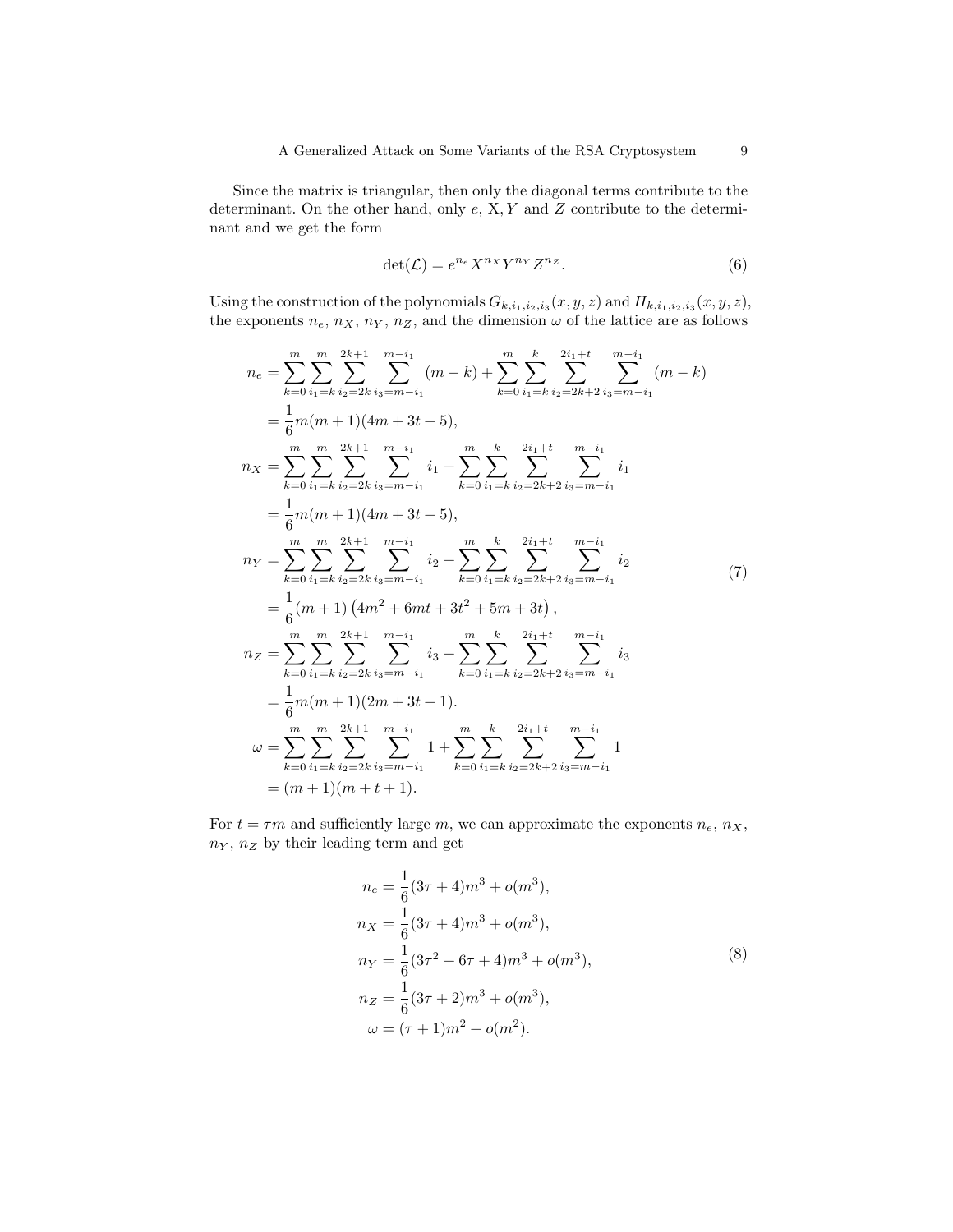Applying the LLL algorithm to the lattice  $\mathcal{L}$ , we get a reduced basis where the three first vectors  $h_i(Xx, Yy, Zz), i = 1, 2, 3$  satisfy the conditions  $||h_1(Xx, Yy, Zz)|| \le$  $||h_2(Xx, Yy, Zz)|| \leq ||h_3(Xx, Yy, Zz)||$ , and

$$
||h_3(Xx,Yy,Zz)|| \leq 2^{\frac{\omega(\omega-1)}{4(\omega-2)}}\det(\mathcal{L})^{\frac{1}{\omega-2}}.
$$

For comparison, Theorem 1 can be applied if

$$
||h_3(Xx,Yy,Zz)|| < \frac{e^m}{\sqrt{\omega}}.
$$

To this end, we set

$$
2^{\frac{\omega(\omega-1)}{4(\omega-2)}}\det(\mathcal{L})^{\frac{1}{\omega-2}}<\frac{e^m}{\sqrt{\omega}},
$$

or equivalently

$$
\det(\mathcal{L}) < \frac{2^{-\frac{\omega(\omega-1)}{4}}}{\left(\sqrt{\omega}\right)^{\omega-2}} e^{m(\omega-2)}.
$$

Hence, using (6), we get

$$
e^{n_e - m\omega} X^{n_X} Y^{n_Y} Z^{n_Z} < \frac{2^{-\frac{\omega(\omega - 1)}{4}}}{\left(\sqrt{\omega}\right)^{\omega - 2}} e^{-2m},\tag{9}
$$

where the right side term is a small constant depending only on  $e$  and  $m$ . Plugging the values of  $n_e$ ,  $n_X$ ,  $n_Y$ ,  $n_Z$  and  $\omega$  from (8) as well as the values  $e = N^{\beta}$ ,  $X = 2N^{\beta+\delta-2}$ ,  $Y = 3N^{\frac{1}{2}}$ ,  $Z = N^{\gamma}$  in each term of (9), we get

$$
e^{n_e - m\omega} = N^{\left(-\frac{1}{2}\tau - \frac{1}{3}\right)\beta m^3 + o(m^3)},
$$
  
\n
$$
X^{n_X} = N^{\left(\frac{1}{2}\tau + \frac{2}{3}\right)(\beta + \delta - 2)m^3 + o(m^3)} \cdot 2^{\left(\frac{1}{2}\tau + \frac{2}{3}\right)m^3 + o(m^3)}
$$
  
\n
$$
= N^{\left(\frac{1}{2}\tau + \frac{2}{3}\right)(\beta + \delta - 2)m^3 + o(m^3) + \varepsilon_1},
$$
  
\n
$$
Y^{n_Y} = N^{\frac{1}{2}\left(\frac{1}{2}\tau^2 + \tau + \frac{2}{3}\right)m^3 + o(m^3)} \cdot 3^{\left(\frac{1}{2}\tau^2 + \frac{1}{2}\tau + \frac{1}{6}\right)m^3 + o(m^3)}
$$
  
\n
$$
= N^{\frac{1}{2}\left(\frac{1}{2}\tau^2 + \tau + \frac{2}{3}\right)m^3 + o(m^3) + \varepsilon_2},
$$
  
\n
$$
Z^{n_Z} = N^{\left(\frac{1}{2}\tau + \frac{1}{3}\right)\gamma m^3 + o(m^3)},
$$
  
\n
$$
\frac{2^{-\frac{\omega(\omega - 1)}{4}}}{(\sqrt{\omega})^{\omega - 2}} e^{-2m} = N^{-2\beta m - \varepsilon_3},
$$

where  $\varepsilon_1$ ,  $\varepsilon_2$  and  $\varepsilon_3$  are small positive constants depending on m, and N. It follows that the inequality (9) can be rewritten in terms of the exponents as

$$
\begin{aligned}\n&\left(-\frac{1}{2}\tau-\frac{1}{3}\right)\beta+\left(\frac{1}{2}\tau+\frac{2}{3}\right)(\beta+\delta-2)\\
&+\frac{1}{2}\left(\frac{1}{2}\tau^2+\tau+\frac{2}{3}\right)+\left(\frac{1}{2}\tau+\frac{1}{3}\right)\gamma<\frac{-2\beta m-\varepsilon_3-\varepsilon_1-\varepsilon_2}{m^3}.\n\end{aligned}
$$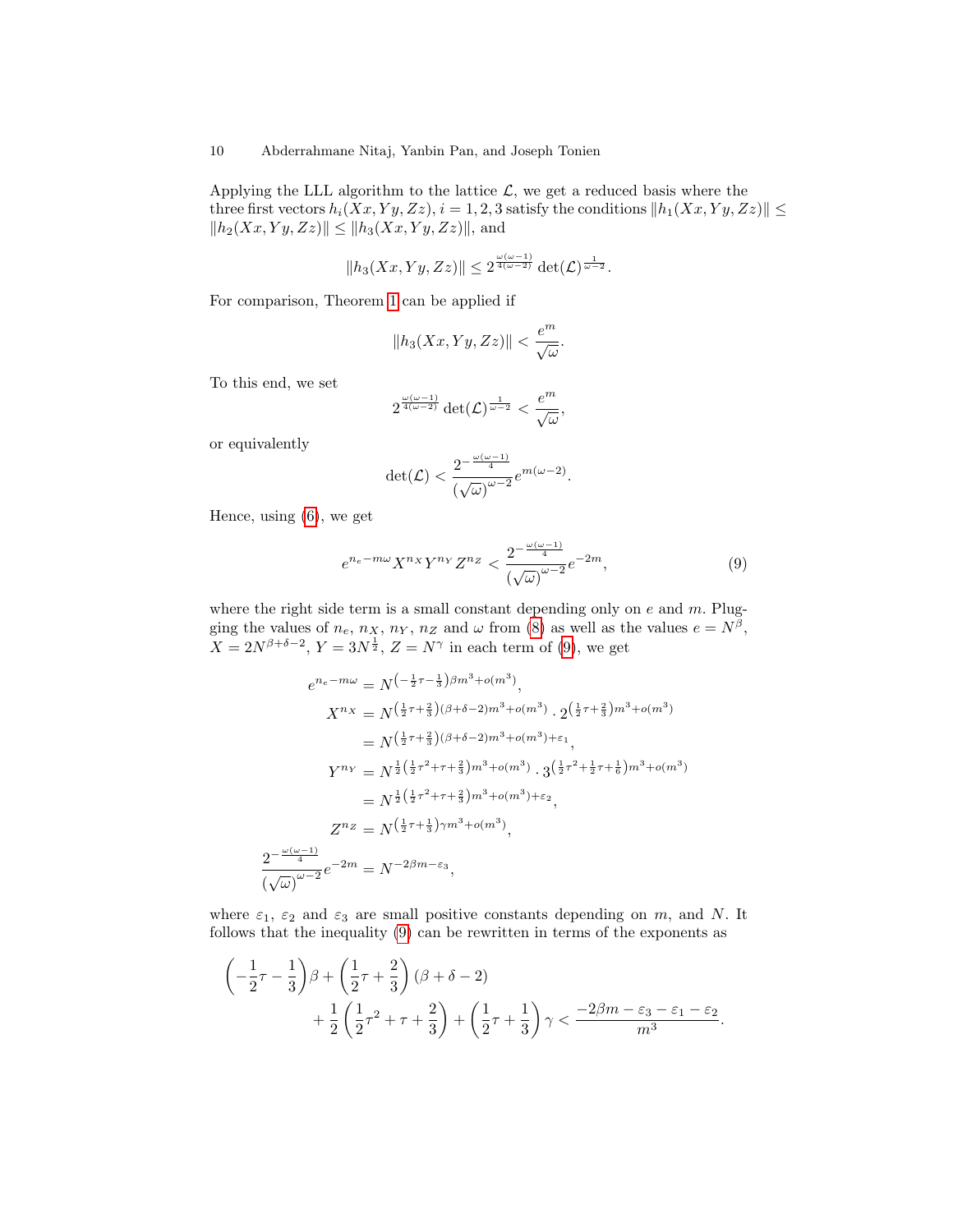Setting  $\frac{-2\beta m - \varepsilon_3 - \varepsilon_3 - \varepsilon_1 \varepsilon_2}{m^3} = -\varepsilon_4$  and rearranging, we get

$$
3\tau^2 + 6(\delta + \gamma - 1)\tau + 4\beta + 8\delta + 4\gamma - 12 < -12\varepsilon_4. \tag{10}
$$

The left side of (10) is optimal for  $\tau_0 = 1 - \delta - \gamma$ . Plugging  $\tau_0$  in (10), we get

$$
-3\delta^2 + (14 - 6\gamma)\delta - \gamma^2 + 4\beta + 10\gamma - 15 < -12\varepsilon_4.
$$

This inequality is valid if

$$
\delta < \frac{7}{3} - \gamma - \frac{2}{3}\sqrt{1 + 3\beta - 3\gamma} - \varepsilon,\tag{11}
$$

where  $\varepsilon$  is a small positive constant depending on m and N. This terminates the  $\Box$  proof.

### 4 Comparison with existing results

In [6], Bunder et al. combined the continued fraction algorithm and Coppersmith's method to study the equation  $eu - (p^2 - 1) (q^2 - 1) v = w$ . They showed that it is possible to solve it if

$$
uv < 2N - 4\sqrt{2N^{\frac{3}{4}}}
$$
 and  $|w| < (p-q)N^{\frac{1}{4}}v$ .

In terms of  $e = N^{\beta}$ ,  $u = N^{\delta}$  and  $|w| = N^{\gamma}$ , the first condition implies the following one

$$
\delta<\frac{3-\beta}{2}.
$$

For  $\gamma = 0$ , that is  $w = 1$ , the bound of Theorem 3 becomes

$$
\delta < \frac{7}{3} - \frac{2}{3}\sqrt{1+3\beta} - \varepsilon.
$$

Neglecting the  $\varepsilon$  term, the difference between the former bound and the bound of  $[6]$  is

$$
\delta_1 = \frac{7}{3} - \frac{2}{3}\sqrt{1+3\beta} - \frac{3-\beta}{2} = \frac{5}{6} + \frac{b}{2} - \frac{2}{3}\sqrt{1+3\beta}.
$$

A straightforward calculation shows that  $\delta_1 \geq 0$ . This shows that the bound of Theorem 3 is better than the bound of [6].

In [17], Peng et al. proposed a lattice based method to solve the equation  $ed - k (p^2 - 1) (q^2 - 1) = 1$  under the condition  $\delta < 2 - \sqrt{\beta}$  and  $\beta > 1$ . This is a special case of the general equation  $eu - (p^2 - 1) (q^2 - 1) v = w$ . In this special case, we have  $w = N^{\gamma} = 1$  and  $\gamma = 0$ , and the difference between the bound of Theorem 3 and the bound of [17] is

$$
\delta_2 = 2 - \sqrt{\beta} - \left(\frac{7}{3} - \frac{2}{3}\sqrt{1+3\beta}\right) = \frac{2}{3}\sqrt{1+3\beta} - \frac{1}{3} - \sqrt{\beta}.
$$

Again, a straightforward calculation shows that  $\delta_2 \geq 0$ . This means that the condition of Theorem 3 is not better than Peng al.'s bound. Nevertheless, our method is more general and can solve a variety of equations with  $w \neq 1$ .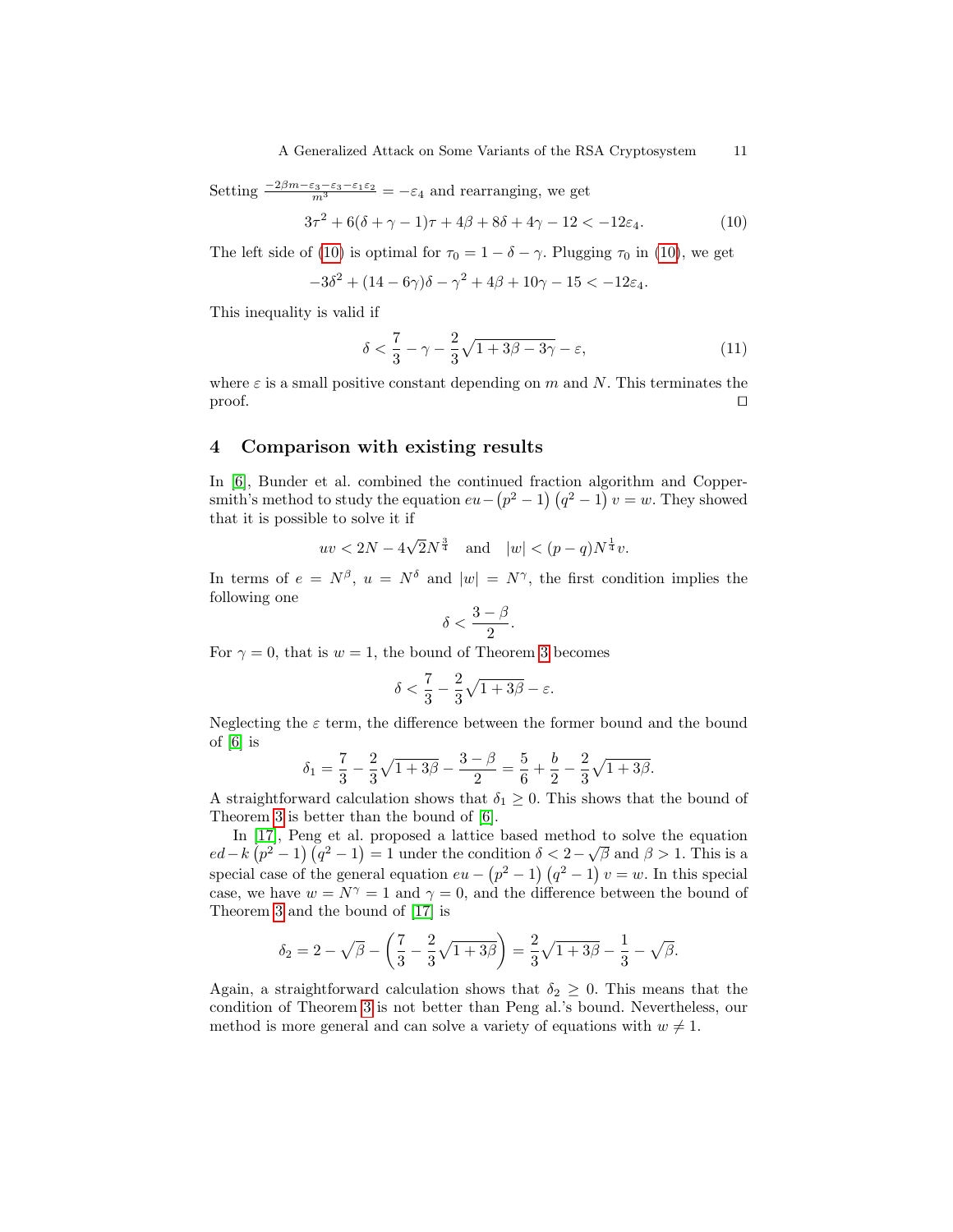## 5 Conclusion

In this paper, we have studied the equation  $eu - (p^2 - 1) (q^2 - 1) v = w$  which is a generalization of the equation  $ed - k (p^2 - 1) (q^2 - 1) = 1$ . The latter equation is the key equation of some variants of the RSA cryptosystem with modulus  $N = pq$ , public exponent e and private key d. We have showed that, under some conditions, it is possible to solve the equation  $eu - (p^2 - 1) (q^2 - 1) v = w$  and break the cryptosystem. The attack is based on applying Coppersmith's method to a multivariate modular equation and can be seen as an extension of former attacks on such cryptosystems.

## References

- 1. Blömer, J., May, A.: A generalized Wiener attack on RSA. In Public Key Cryptography - PKC 2004, volume 2947 of Lecture Notes in Computer Science, Springer-Verlag, pp. 1–13 (2004)
- 2. Boneh, D., Durfee, G.: Cryptanalysis of RSA with private key d less than  $N^{0.292}$ , Advances in Cryptology-Eurocrypt'99, Lecture Notes in Computer Science Vol. 1592, Springer-Verlag, pp. 1–11 (1999)
- 3. Boneh, D.: Twenty years of attacks on the RSA cryptosystem, Notices Amer. Math. Soc. 46 (2), pp. 203–213, (1999)
- 4. Boneh, D., Shacham, H.: Fast Variants of RSA, CryptoBytes, Vol. 5, No. 1, pp. 1–9, (2002)
- 5. Bunder, M., Nitaj, A., Susilo, W., Tonien, J.: A new attack on three variants of the RSA cryptosystem. In: Liu, J.K., Steinfeld, R. (eds.) ACISP 2016, Part II. LNCS, vol. 9723, pp. 258–268. Springer (2016)
- 6. Bunder, M., Nitaj, A., Susilo, W., Tonien, J.: A generalized attack on RSA type cryptosystems, Theoretical Computer Science Volume 704, 15 December 2017, pp. 74–81 (2017)
- 7. Castagnos, G.: An efficient probabilistic public-key cryptosystem over quadratic field quotients, 2007, Finite Fields and Their Applications, 07/2007, 13(3-13), p. 563-576 (2007)
- 8. Coppersmith, D.: Small solutions to polynomial equations, and low exponent RSA vulnerabilities. Journal of Cryptology, 10(4), pp. 233–260 (1997)
- 9. Elkamchouchi, H., Elshenawy, K., Shaban, H., Extended RSA cryptosystem and digital signature schemes in the domain of Gaussian integers, in Proceedings of the 8th International Conference on Communication Systems, pp. 91–95 (2002)
- 10. Hinek, M.J.: Cryptanalysis of RSA and its Variants. Chapman & Hall/CRC Cryptography and Network Security. CRC Press, Boca Raton, FL, (2010)
- 11. Howgrave-Graham, N.: Finding small roots of univariate modular equations revisited, In Cryptography and Coding, LNCS 1355, pp. 131-142, Springer-Verlag (1997)
- 12. Jochemsz, E., May, A.: A strategy for finding roots of multivariate polynomials with new applications in attacking RSA variants. In: Lai, X., Chen, K. (eds.) ASIACRYPT 2006. LNCS, vol. 4284, pp. 267–282. Springer, Heidelberg (2006)
- 13. Kuwakado, H., Koyama, K., Tsuruoka, Y.: A new RSA-type scheme based on singular cubic curves  $y^2 = x^3 + bx^2 \pmod{n}$ , IEICE Transactions on Fundamentals, vol. E78-A (1995) pp. 27–33 (1995)